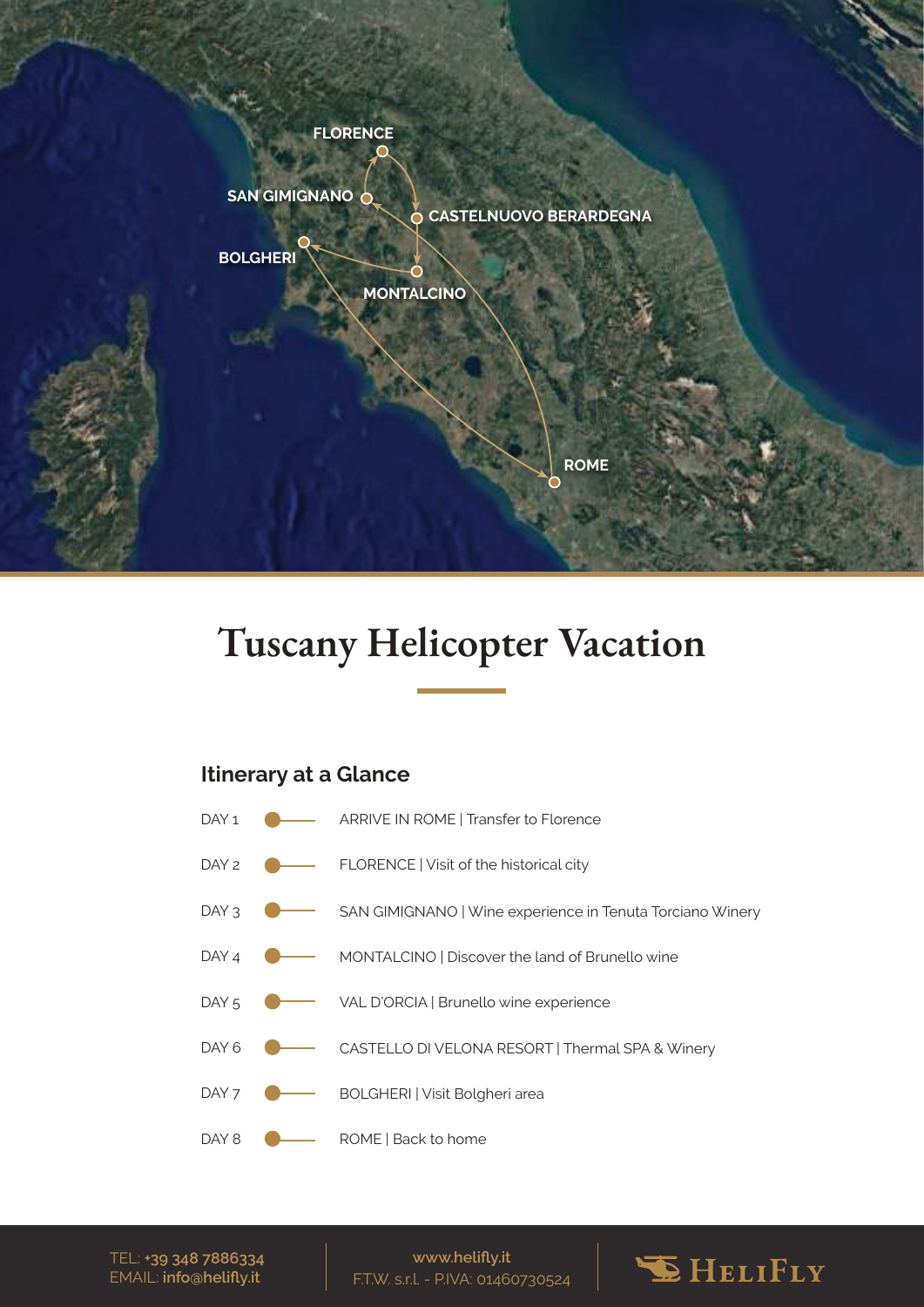

# **Tuscany Helicopter Vacation**

Experience a unique trip like never before. Embark in our helicopter tour discovering the most fascinating destination in Tuscany.

# **DAY 1 – The charm of Florence**

Arrival in Rome and departure from Florence by private helicopter transfer.

Florence is a city whose charm and splendid past have remained unaltered. At least, this is how the enchanting Tuscan capital appears – it continues to enchant, by means of its artistic masterpieces, colored marbles and architectural works that evoke the pomp and circumstance that it bore as the leading city that developed the art and culture dictums of the Renaissance.

It is impossible not to be charmed by the historic center of Florence. The majestic *Cathedral of Santa Maria del Fiore*, commonly known as the *Duomo*, will take your breath away. Some of the most famous artists and architects of all time worked on this masterpiece, such as Arnolfo di Cambio, Brunelleschi, Donatello and Lorenzo Ghiberti.



TEL: **+39 348 7886334** EMAIL: **info@helifly.it**

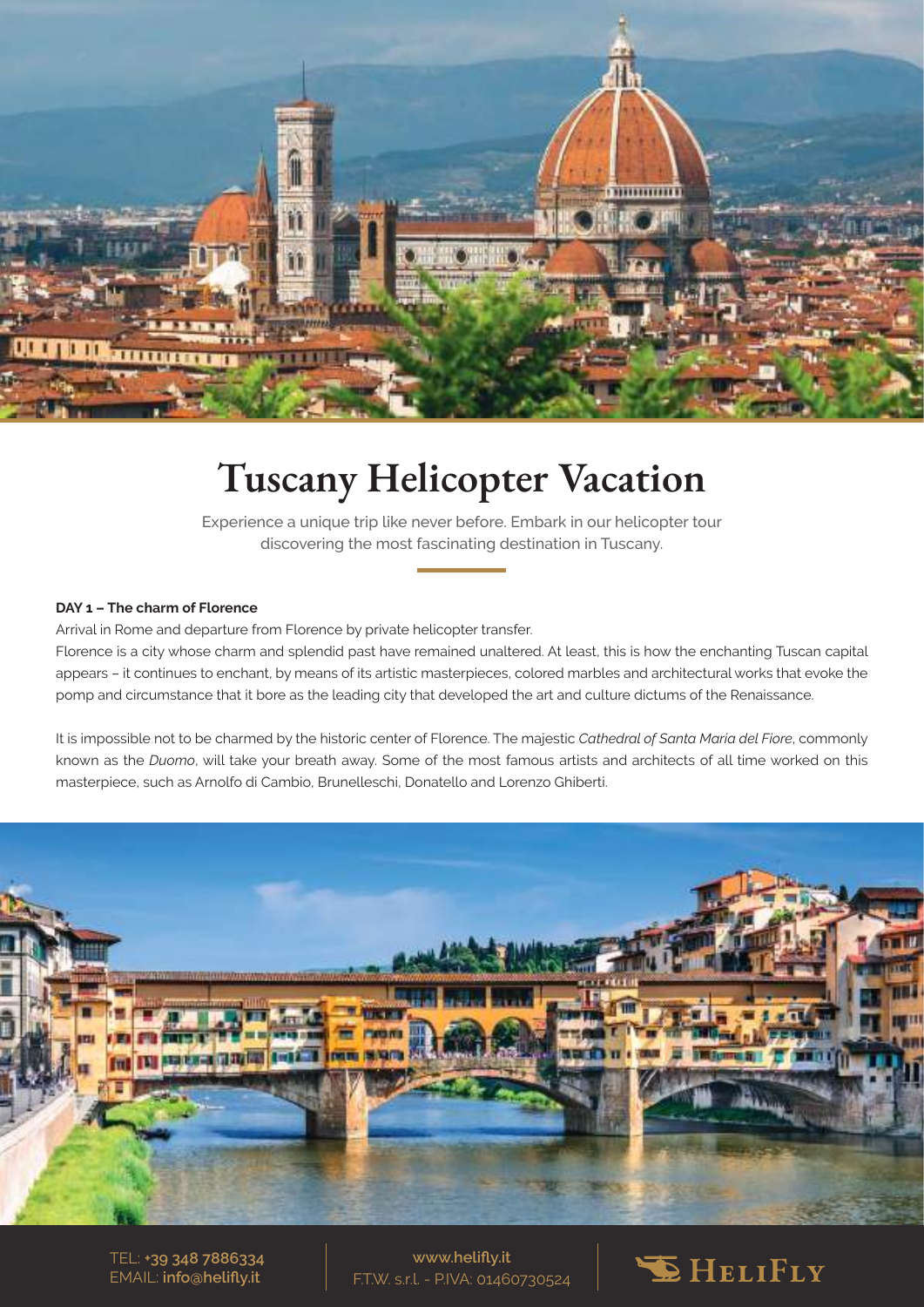

#### View of Florence Dome

The *Baptistery of San Giovanni*, dedicated to the city's patron saint, occupies the very same piazza as the Duomo. Its bronze doors, which depict the history of humanity and the Redemption, are a true spectacle of beauty.

The Palazzo Vecchio, or *Palazzo della Signoria* (which now functions as the city hall) is undoubtedly one of the most symbolic landmarks of the city. Its frescoed rooms, the Arnolfo tower, its courtyards and the coats of arms all take you back in time and recount fascinating stories of politicians, intrigues, myths and painters. Continuing towards the Arno River, we find ourselves crossing the *Ponte Vecchio*, one of the oldest bridges in Florence, in all its glory. The bridge is utterly unique in that it is surrounded on each side with the workshops of goldsmiths and jewelers.

Stroll the city's biggest private garden – a tranquil haven of statues, fountains and centuries-old trees – or retire to your suite where frescoes line the walls amid original architectural features. The historic Hotel, with its Michelin-starred Italian restaurant and a locally inspired Spa where you can spend afternoons in pure indulgence, is just steps away from the cultural heart of Florence.

The **Four Seasons Hotel** will be your dream accommodation during your stay in Tuscany.

An urban retreat steeped in historic beauty. Stroll the city's biggest private garden – a tranquil haven of statues, fountains and centuries-old trees – or retire to your suite where frescoes line the walls amid original architectural features. The historic Hotel, with its Michelin-starred Italian restaurant and a locally inspired Spa where you can spend afternoons in pure indulgence, is just steps away from the cultural heart of Florence.





Ponte Vecchio Four Season

TEL: **+39 348 7886334** EMAIL: **info@helifly.it**

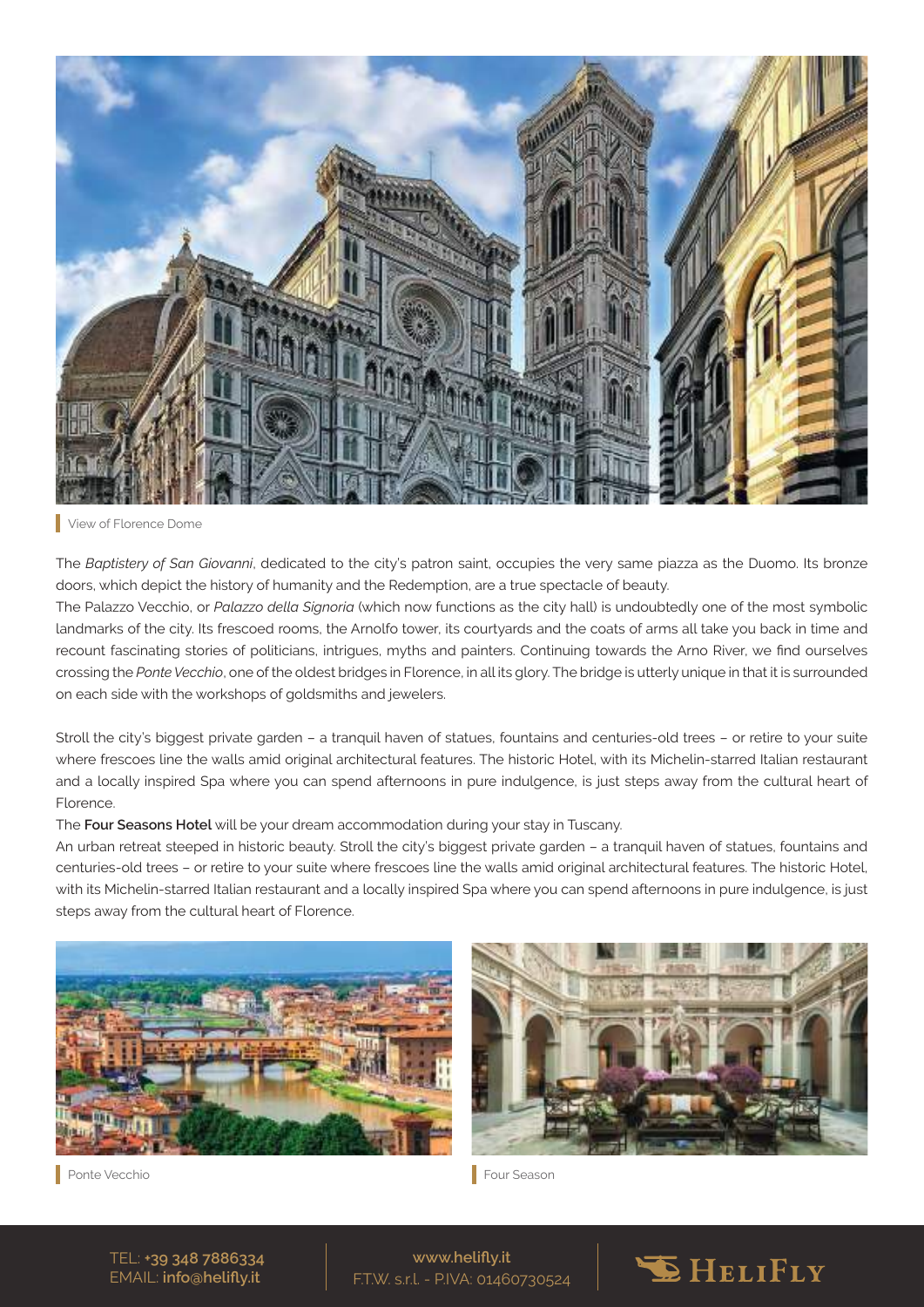

# **DAY 3 - Wine experience in Tenuta Torciano Winery**

During your stay in Tuscany, you can't miss the opportunity to fly above the incredible Tuscan landscape with its green hills full of vineyards and castles. Medieval town as *Certaldo* and *San Gimignano*, and taste the famous wines produced here. We will land in a typical Winery, **Tenuta Torciano**, situated in San Gimignano, where you will enjoy a visit of the cellar, the vineyards and a typical Tuscan lunch with truffle-dishes paired with Vertical Wine Tasting of 10 different wines and oils. At the end of the experience, we will fly you back to Florence.



Discover the villages of Chianti **Fly above Chianti castles** 





**Tenuta Torciano helipad** 





Pierluigi Giachi welcomes you **Taste the most renowned Tuscan wines** 



 $\blacksquare$  Have lunch in the winery

TEL: **+39 348 7886334** EMAIL: **info@helifly.it**

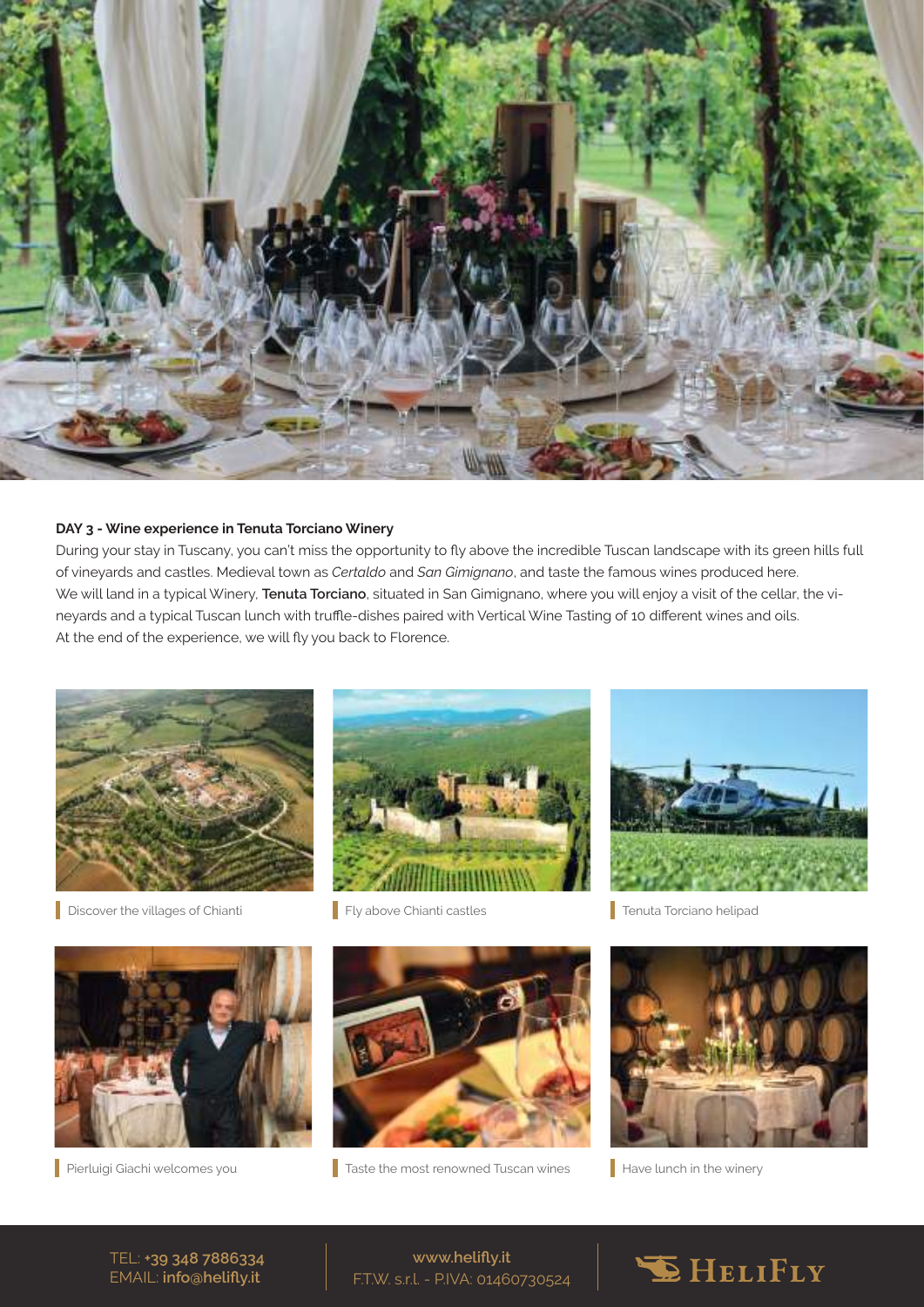

### **DAY 4 - Discover Montalcino area**

In the morning departure from Florence with our helicopter to reach Borgo San Felice, your wonderful accommodation for the next two nights.

**Borgo San Felice** is an old Tuscan hamlet nestled in the hills of Chianti Classico. Siena, Montalcino, and the enchanted lunar landscape of the creti senesi are all nearby. The property is surrounded by woods, olive groves, and vineyards that have been cultivated for centuries. It has been the only Mansion Relais & Chateaux in Chianti Classico since 1992. San Felice is also a renowned wine estate where creative talents have produced great wines from the beginning, including Vigorello, the first Super Tuscan ever made in Chianti Classico, in 1968.

With 140 hectares – 85% of which are planted to Sangiovese – San Felice continually confirms its ability to create Chianti Classico that is fully representative of the local territory, including Il Grigio Riserva and our two Gran Selezione wines, Il Grigio and Poggio Rosso. Research and experimentation have always been part of San Felice's DNA; in fact, over the years, a research project carried out with the Universities of Florence and Pisa have culminated in an important experiment with indigenous Tuscan varieties. Among them is Pugnitello, an ancient and highly prized variety that has become one of San Felice's iconic wines.

With 140 hectares – 85% of which are planted to Sangiovese – San Felice continually confirms its ability to create Chianti Classico that is fully representative of the local territory, including Il Grigio Riserva and our two Gran Selezione wines, Il Grigio and Poggio Rosso. Research and experimentation have always been part of San Felice's DNA; in fact, over the years, a research project carried out with the Universities of Florence and Pisa have culminated in an important experiment with indigenous Tuscan varieties. Among them is Pugnitello, an ancient and highly prized variety that has become one of San Felice's iconic wines.

With the acquisition of the Campogiovanni estate in Montalcino, San Felice began producing a Brunello di Montalcino that after just a few years was named among Wine Spectator's Top 100. More recently, in 2016, San Felice purchased six hectares in Bolgheri, leading to the birth of the Bell'Aja brand. With these two additions, San Felice has affirmed its place as a reference point in the world of wine, both domestically and internationally.



Relais and Chateaux Borgo San Felice Montalcino vineyards



TEL: **+39 348 7886334** EMAIL: **info@helifly.it**

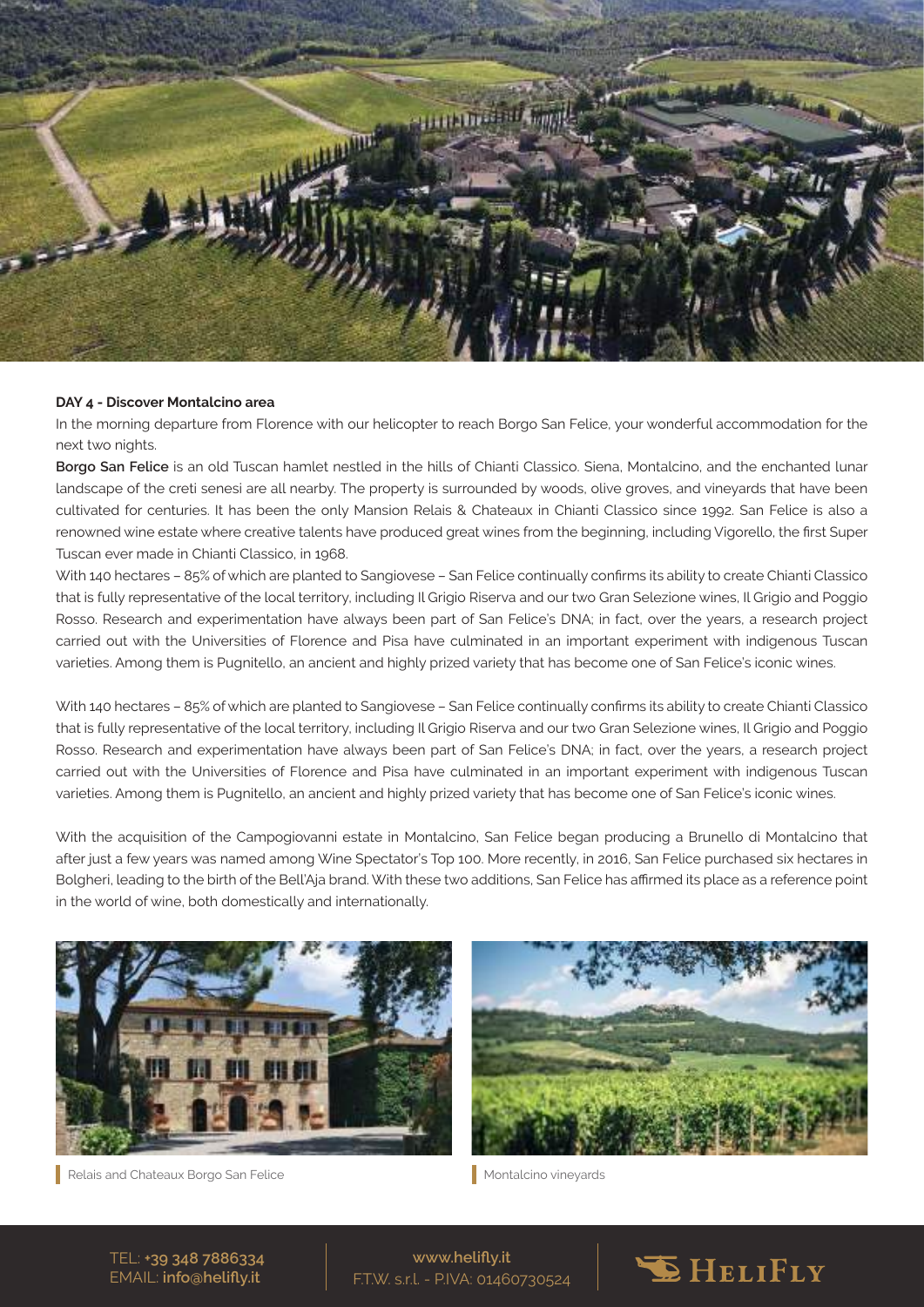

The hilly landscape of Val d'Orcia

# **DAY 5 - Explore Val d'Orcia**

During this day we will fly you above one of the most scenic areas of Tuscany: the Val D'Orcia. The Val d'Orcia, with its pure landscape, is part of the UNESCO World Heritage sites. The whole valley is stunningly gorgeous with cypress roads, endless views of the hilly landscape and its little medieval towns all charming and worth visiting.

We will land in a typical Winery in Montalcino where you will enjoy a visit and wine tasting of typical and famous wine produced in this area: Brunello! It has become one of the most sought-after DOCG wines by wine connoisseurs from all over the world. Its depth of flavor and full-body feel make it an instant favorite among red wine lovers. Aged for at least four years and made entirely of the Sangiovese grape, this elegant red wine offers a fantastic opportunity to explore different wines of Tuscany. After this experience we will fly to the next area where another famous Tuscan wine is produced: Montepulciano. Viticulture here dates back many centuries to Etruscan times. According to DOCG rules, to be labeled as Vino Nobile di Montepulciano, a wine must come from vineyards on the hills which surround the village of Montepulciano. This area is made up of slopes reaching 820–1968ft (250–600m) in altitude, located between two rivers.

Here we will land in another famous Winery where you can taste the typical wine produced here: the Nobile di Montepulciano. At the end of the Wine Experience, we will fly you back to the Hotel.





Montalcino, the land of Brunello wine Montepulciano, famous for the production of Vino Nobile

TEL: **+39 348 7886334** EMAIL: **info@helifly.it**

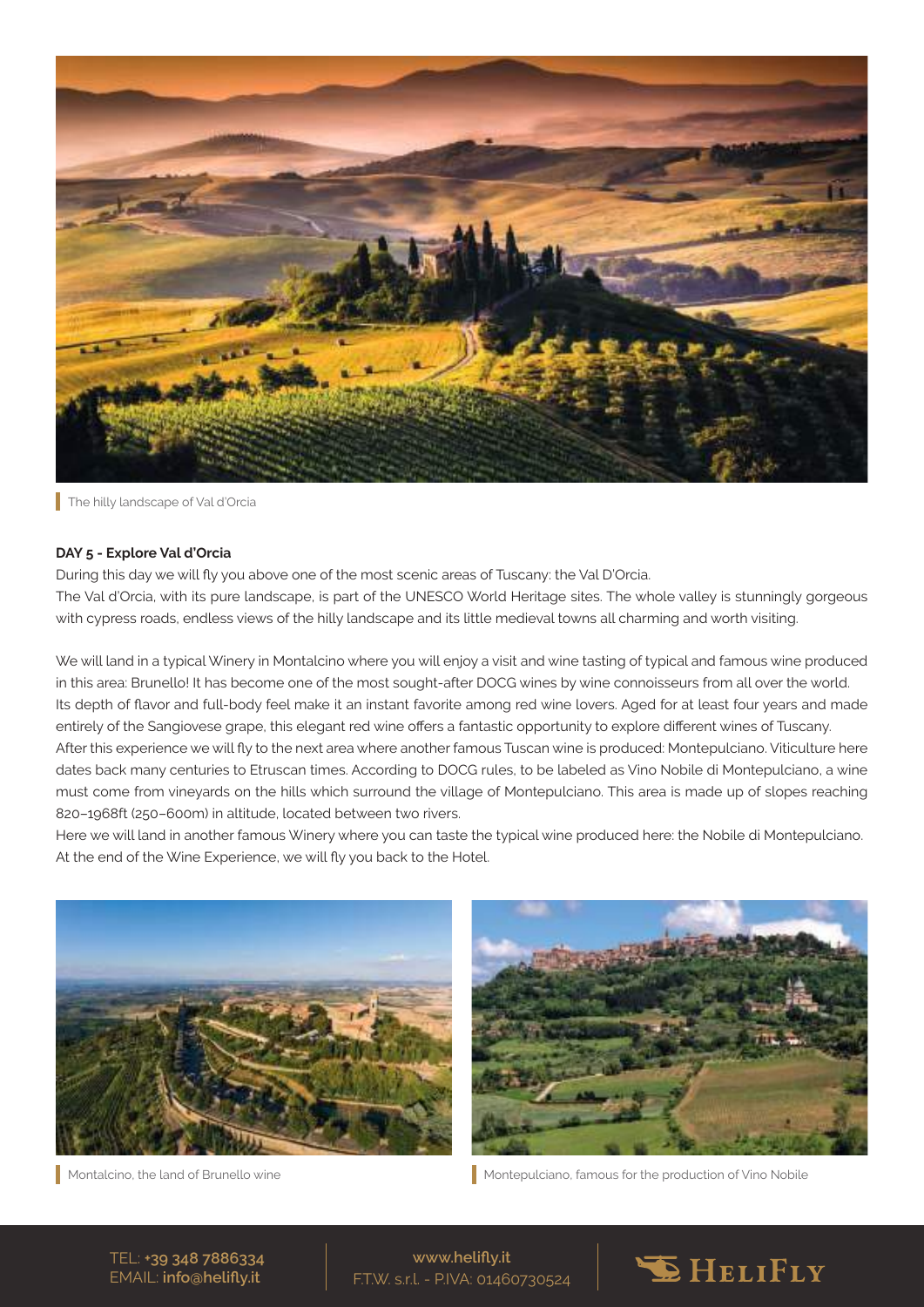

# **DAY 6 - Castello di Velona**

In the morning flight from Borgo San Felice to reach your next destination: Castello di Velona. **Castello di Velona Resort**, Thermal Spa & Winery is an historical property, a renovated fortress dating back from the XI century, located on a hilltop overlooking the entire Val d'Orcia, in Tuscany.

Located 8 km from Montalcino, the castle overlooks the peaceful Val d'Orcia, a landscape of olive trees and vineyards which produce the world-famous wine Brunello of Montalcino.

From the Castello di Velona, you will be able to visit the famous towns of Siena, Pienza, Montepulciano, San Quirico d'Orcia, Bagno Vignoni as well as the extraordinary beautiful Abbeys of Sant'Antimo and Monte Oliveto Maggiore. You will spend two nights in this amazing location.



Castello di Velona resort thermal spa & winery

TEL: **+39 348 7886334** EMAIL: **info@helifly.it**